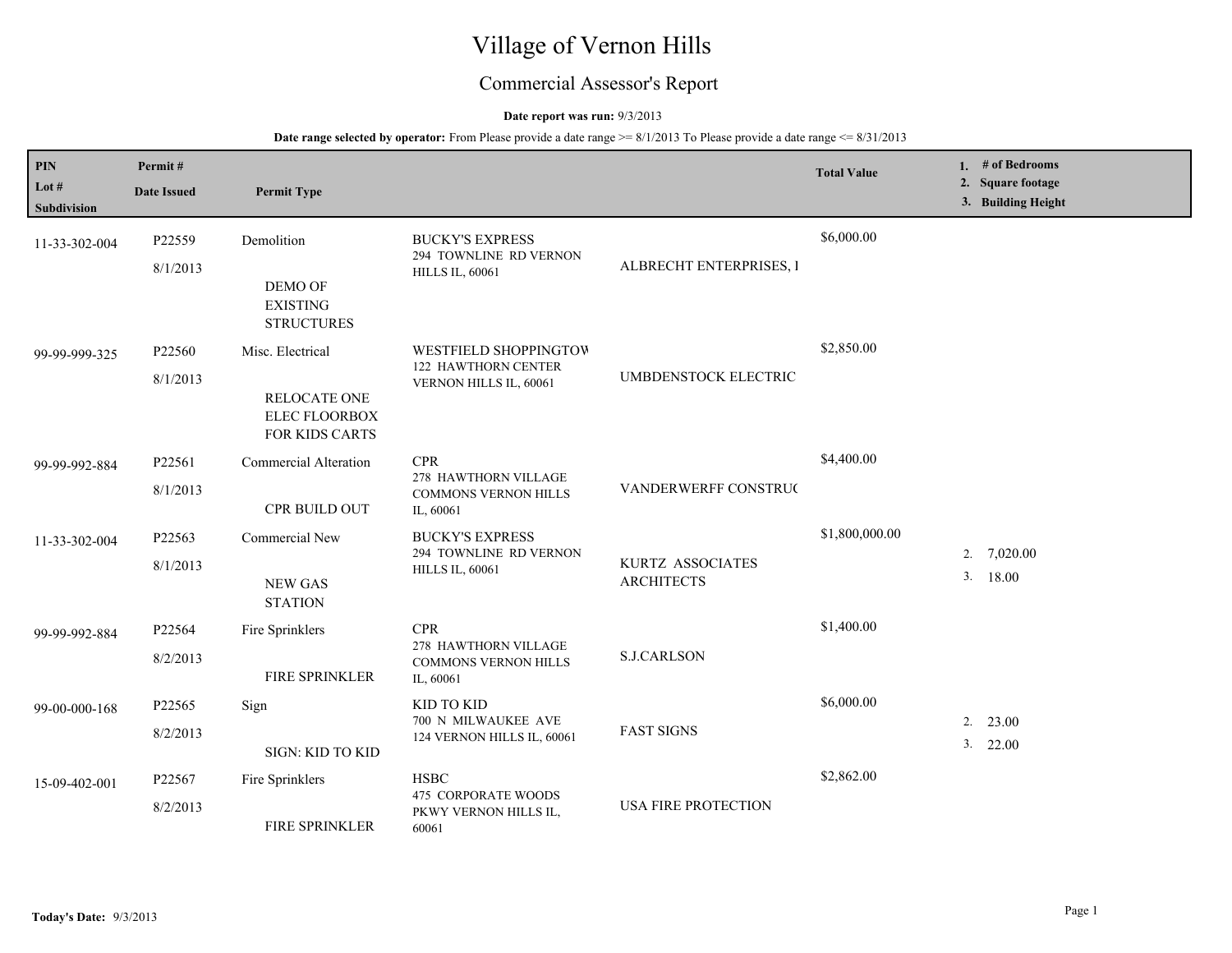| <b>PIN</b><br>Lot #<br><b>Subdivision</b> | Permit#<br><b>Date Issued</b> | <b>Permit Type</b>                                                                                                      |                                                                                |                                          | <b>Total Value</b> | 1. # of Bedrooms<br>2. Square footage<br>3. Building Height |
|-------------------------------------------|-------------------------------|-------------------------------------------------------------------------------------------------------------------------|--------------------------------------------------------------------------------|------------------------------------------|--------------------|-------------------------------------------------------------|
| 99-00-000-155                             | P22568<br>8/2/2013            | Fire Sprinklers<br>FIRE SPRINKLERS                                                                                      | NAPOLEON FIREPLACE SH<br>700 N MILWAUKEE AVE<br>103 VERNON HILLS IL, 60061     | USA FIRE PROTECTION                      | \$805.00           |                                                             |
| 15-04-201-002                             | P22571<br>8/5/2013            | Sign<br><b>SIGN: MODIFY</b><br>MONUMENT SIGN,<br>ADD 2', DIVIDE<br>HEADER PANEL,<br>ADD CHUCKE E<br><b>CHEESE PANEL</b> | HAWTHORN HILLS SQUAR<br>700 N MILWAUKEE AVE<br>VERNON HILLS IL, 60061          | CHICAGO SIGN                             | \$5,000.00         |                                                             |
| 99-99-101-267                             | P22573<br>8/5/2013            | Fire Sprinklers<br>FIRE SPRINKLER                                                                                       | <b>RED MANGO</b><br>445 TOWNLINE RD unit A-2<br>VERNON HILLS IL, 60061         | VALLEY FIRE PROTECTION<br><b>SYSTEMS</b> | \$3,695.00         |                                                             |
| 99-00-000-224                             | P22576<br>8/5/2013            | Voice/Data<br>VOICE/DATA/SOU<br><b>ND/PHONE</b>                                                                         | ROSS DRESS FOR LESS<br>701 N MILWAUKEE AVE<br>304 VERNON HILLS IL, 60061       | TRI-TEL TECHNICAL SERVI                  | \$6,000.00         |                                                             |
| 99-99-992-884                             | P22589<br>8/5/2013            | Voice/Data<br><b>DATA</b>                                                                                               | <b>CPR</b><br>278 HAWTHORN VILLAGE<br><b>COMMONS VERNON HILLS</b><br>IL, 60061 | FERREIRA ENTERPRISES                     | \$300.00           |                                                             |
| 99-99-101-241                             | P22599<br>8/5/2013            | Fire Alarm<br><b>FIRE ALARM</b>                                                                                         | <b>ABBVIE</b><br>75 FAIRWAY suite 400<br>VERNON HILLS IL, 60061                | CONNELLY ELECTRIC CO.                    | \$20,000.00        |                                                             |
| 15-09-402-039                             | P22600<br>8/5/2013            | Fire Sprinklers<br>FIRE SPRINKLER                                                                                       | RICHARD WOLF MEDICAL<br>353 CORPORATE WOODS<br>PKWY VERNON HILLS IL,<br>60061  | RAM FIRE PROTECTION                      | \$2,000.00         |                                                             |
| 99-99-994-356                             | P22601<br>8/6/2013            | Fire Sprinklers<br>FIRE SPRINKLER<br>FOR VANILLA BOX<br>FOR FUTURE D&B                                                  | DAVE & BUSTER'S<br><b>424 HAWTHORN CENTER</b><br>VERNON HILLS IL, 60061        | SHAMROCK FIRE PROTECT                    | \$35,000.00        |                                                             |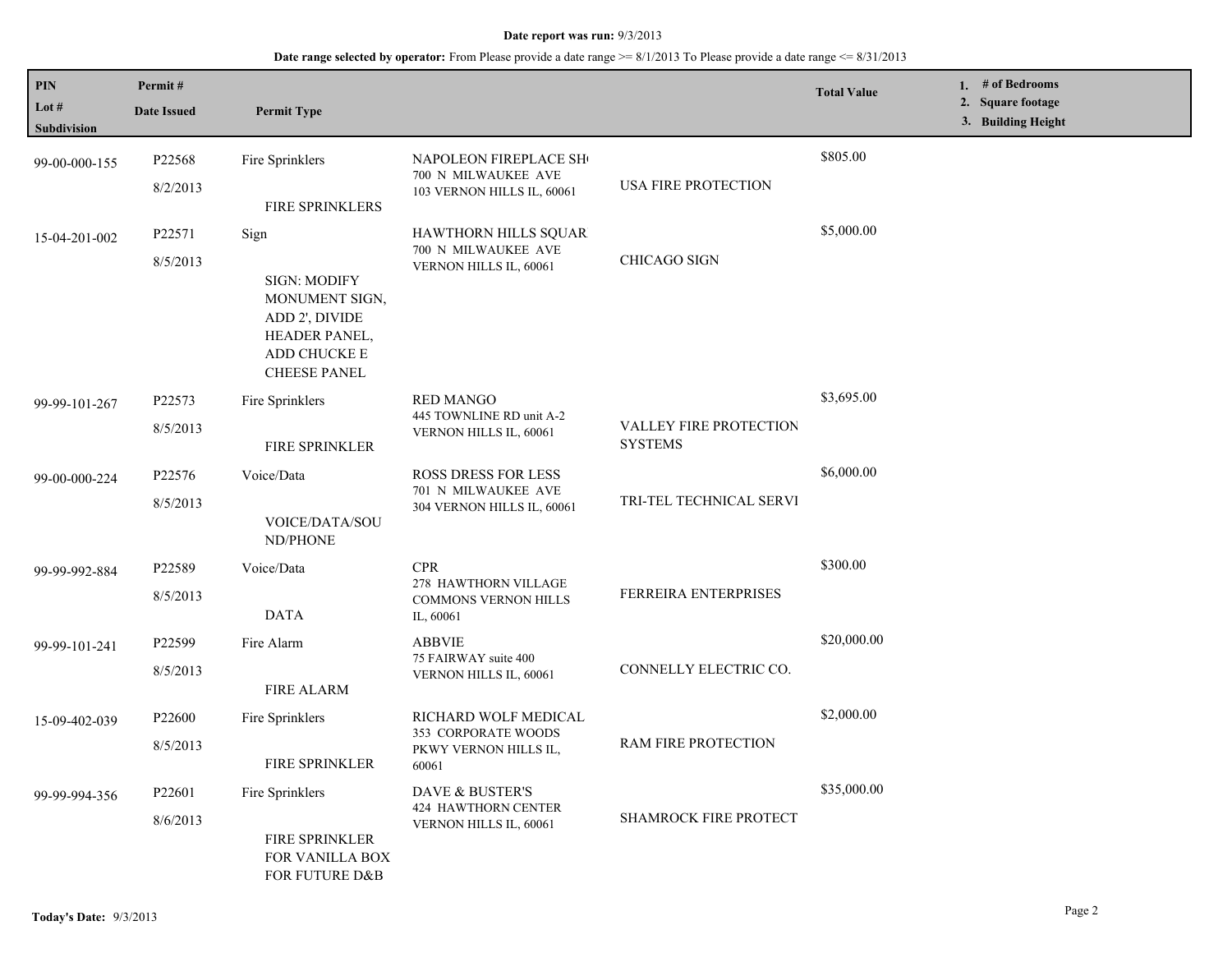| PIN<br>Lot #<br><b>Subdivision</b> | Permit#<br><b>Date Issued</b>  | <b>Permit Type</b>                                                                                                           |                                                                           |                                          | <b>Total Value</b> | 1. $#$ of Bedrooms<br>2. Square footage<br>3. Building Height |
|------------------------------------|--------------------------------|------------------------------------------------------------------------------------------------------------------------------|---------------------------------------------------------------------------|------------------------------------------|--------------------|---------------------------------------------------------------|
| 99-99-101-267                      | P22602<br>8/6/2013             | Fire Alarm<br>FIRE ALARM                                                                                                     | <b>RED MANGO</b><br>445 TOWNLINE RD unit A-2<br>VERNON HILLS IL, 60061    | THOMAS ALARM SYSTEMS                     | \$1,850.00         |                                                               |
| 99-00-000-171                      | P <sub>22605</sub><br>8/6/2013 | Commercial Alteration<br>VANILLA BOX -<br><b>COLOR ME MINE</b>                                                               | <b>COLOR ME MINE</b><br>700 N MILWAUKEE AVE<br>127 VERNON HILLS IL, 60061 | KIMCO REALTY CORP                        | \$25,000.00        |                                                               |
| 99-99-101-267                      | P22608<br>8/6/2013             | Security System<br><b>SECURITY</b><br><b>SYSTEM</b>                                                                          | <b>RED MANGO</b><br>445 TOWNLINE RD unit A-2<br>VERNON HILLS IL, 60061    | RM VERNON HILLS INC                      | \$2,623.00         |                                                               |
| 15-04-201-002                      | P22609<br>8/6/2013             | Misc. Commercial<br>R&R<br>SIDEWALK, ISLAN<br>D, CURBS                                                                       | HAWTHORN HILLS SQUAR<br>700 N MILWAUKEE AVE<br>VERNON HILLS IL, 60061     | AMG PROPERTY SERVICES                    | \$26,507.00        |                                                               |
| 99-99-101-560                      | P22611<br>8/6/2013             | Misc. Commercial<br><b>STORE</b><br>FRONT/STRUCTUR<br>AL<br>SUPPORT/VANILL<br>A BOX FOR<br><b>FUTURE</b><br><b>RUE 21</b>    | VANILLA BOX FOR RUE 21<br>532 HAWTHORN CENTER<br>VERNON HILLS IL, 60061   | WESTFIELD SHOPPINGTOW<br><b>HAWTHORN</b> | \$25,000.00        |                                                               |
| 99-99-101-637                      | P22615<br>8/7/2013             | Certificate of Occupancy<br><b>OCCUPANCY FOR</b><br>THE DINING ROOM<br><b>RUN BY EUREST</b><br>DINING @<br><b>CAREFUSION</b> | <b>EUREST DINING</b><br>75 FAIRWAY 1A VERNON<br><b>HILLS IL, 60061</b>    | <b>EUREST DINING</b>                     |                    |                                                               |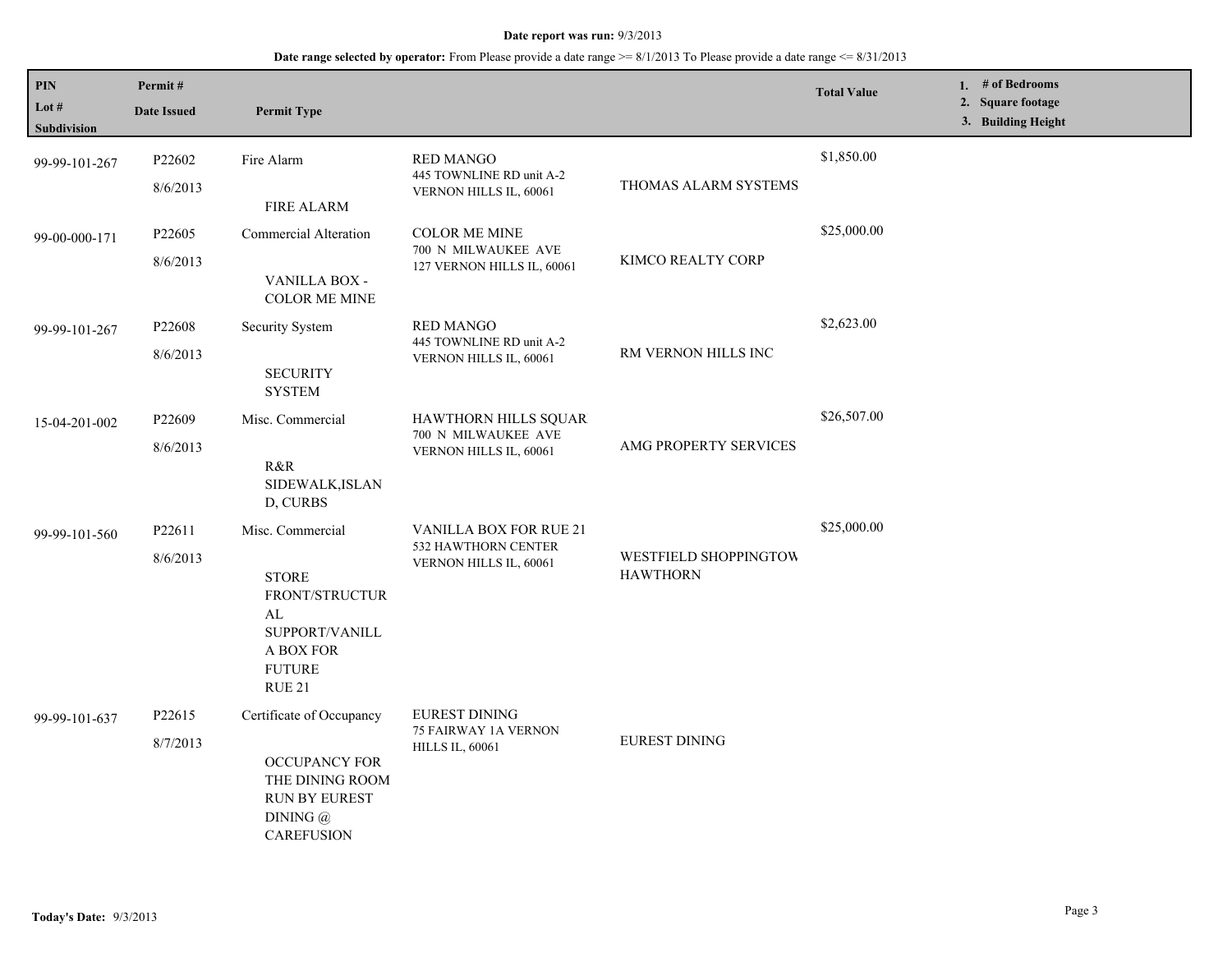| PIN<br>Lot $#$     | Permit#<br><b>Date Issued</b>  | <b>Permit Type</b>                                                         |                                                                             |                                           | <b>Total Value</b> | 1. # of Bedrooms<br>2. Square footage |
|--------------------|--------------------------------|----------------------------------------------------------------------------|-----------------------------------------------------------------------------|-------------------------------------------|--------------------|---------------------------------------|
| <b>Subdivision</b> |                                |                                                                            |                                                                             |                                           |                    | 3. Building Height                    |
| 11-33-302-004      | P22617<br>8/8/2013             | Misc. Commercial<br><b>CONSTRUCTION</b><br><b>TRAILER (NO</b><br>ELECTRIC) | <b>BUCKY'S EXPRESS</b><br>294 TOWNLINE RD VERNON<br><b>HILLS IL, 60061</b>  | R. CARLSON & SONS, INC                    | \$2,000.00         |                                       |
| 99-99-994-822      | P22618<br>8/8/2013             | Sewer Repair<br><b>SEWER REPAIR</b>                                        | OVERTURE LLC<br>595 N LAKEVIEW PKY<br>VERNON HILLS IL, 60061                | <b>ROTO ROOTER</b>                        | \$4,200.00         |                                       |
| 99-00-000-732      | P22619<br>8/8/2013             | Fire Alarm<br><b>FIRE ALARM</b>                                            | <b>CROSSFIT CARBON</b><br>100 N FAIRWAY DR 110<br>VERNON HILLS IL, 60061    | ARTHUR ROGERS CO.                         | \$500.00           |                                       |
| 99-00-000-168      | P <sub>22620</sub><br>8/8/2013 | Fire Alarm<br><b>FIRE ALARM</b>                                            | KID TO KID<br>700 N MILWAUKEE AVE<br>124 VERNON HILLS IL, 60061             | LV-TECH, INC                              | \$5,000.00         |                                       |
| 99-99-101-048      | P22621<br>8/8/2013             | Air Conditioning<br>A/C                                                    | JACOBSON & TSOU ORTHO<br>281 TOWNLINE RD unit 220<br>VERNON HILLS IL, 60061 | TOP TEC                                   | \$8,500.00         |                                       |
| 11-33-401-003      | P22622<br>8/8/2013             | Voice/Data<br>DATA ONLY,<br><b>JACKSON HEWITT</b><br><b>AREA</b>           | <b>SEARS ROEBUCK CO</b><br>2 HAWTHORN CENTER<br>VERNON HILLS IL, 60061      | <b>INTERBAY TECHNOLOGIES</b>              | \$564.00           |                                       |
| 99-00-000-171      | P22624<br>8/9/2013             | Certificate of Occupancy<br>CO: COLOR ME<br><b>MINE</b>                    | <b>COLOR ME MINE</b><br>700 N MILWAUKEE AVE<br>127 VERNON HILLS IL, 60061   |                                           |                    |                                       |
| 99-00-000-732      | P <sub>22625</sub><br>8/9/2013 | Fire Sprinklers<br><b>FIRE SPRINKLER</b>                                   | <b>CROSSFIT CARBON</b><br>100 N FAIRWAY DR 110<br>VERNON HILLS IL, 60061    | K & S AUTOMATIC FIRE<br><b>SPRINKLERS</b> | \$5,900.00         |                                       |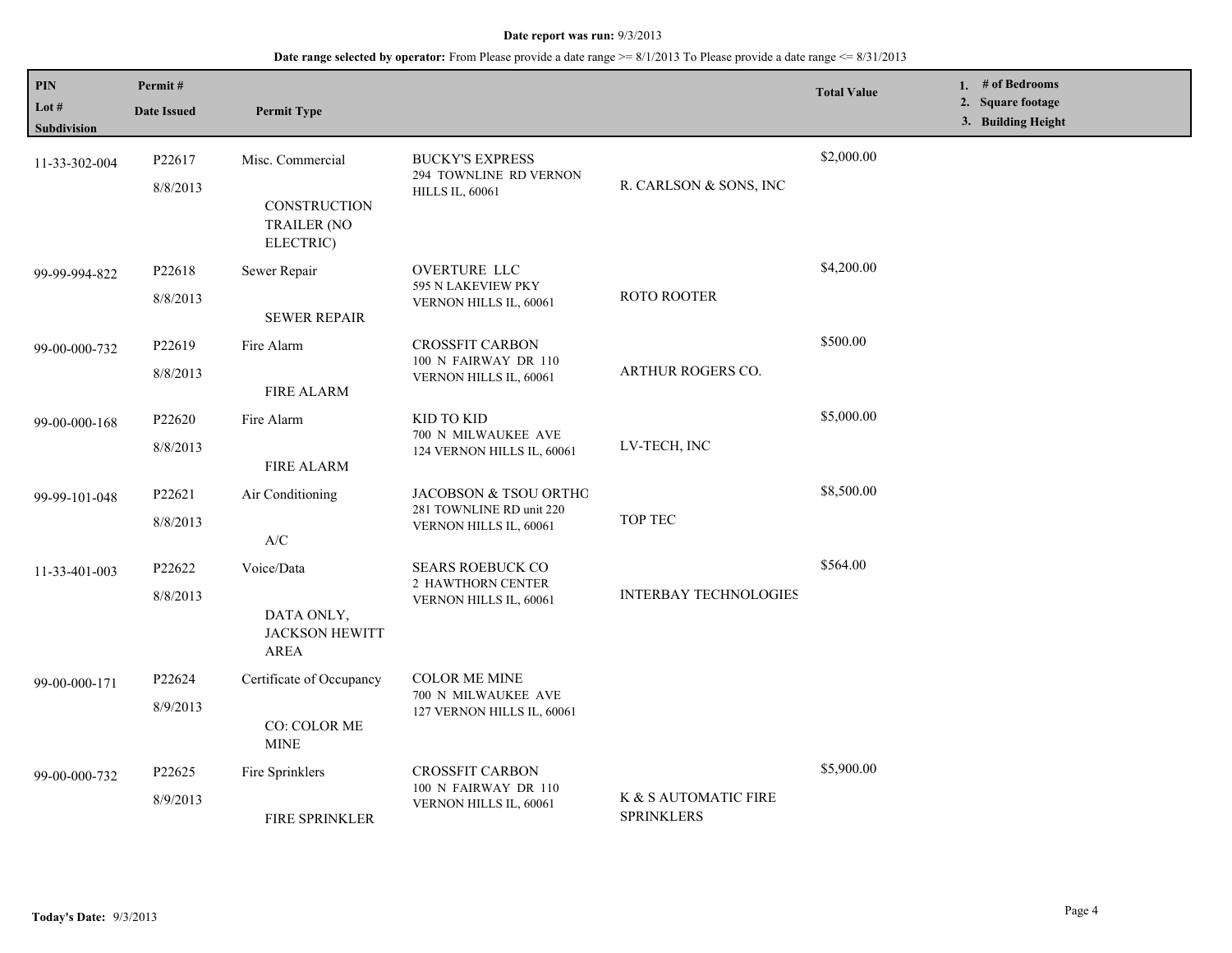| PIN<br>Lot #<br>Subdivision | Permit#<br><b>Date Issued</b> | <b>Permit Type</b>                                                            |                                                                                   |                       | <b>Total Value</b> | 1. # of Bedrooms<br>2. Square footage<br>3. Building Height |
|-----------------------------|-------------------------------|-------------------------------------------------------------------------------|-----------------------------------------------------------------------------------|-----------------------|--------------------|-------------------------------------------------------------|
| 99-00-000-164               | P22626<br>8/9/2013            | Fire Alarm<br><b>FIRE ALARM FOR</b><br><b>ULTA BUILDOUT</b>                   | <b>ULTA</b><br>700 N MILWAUKEE AVE<br>117 VERNON HILLS IL, 60061                  | SPECTRUM FIRE SYSTEM  | \$7,000.00         |                                                             |
| 15-04-202-043               | P22627<br>8/9/2013            | Sign<br><b>FACE CHANGE</b><br><b>MONUMENT SIGN</b><br>(ADD MERCER TO<br>SIGN) | <b>COLLIERS INTERNATIONA</b><br>544 N LAKEVIEW PKY<br>VERNON HILLS IL, 60061      | NORTH SHORE SIGN      | \$1,500.00         | 3. 5.00                                                     |
| 99-00-000-164               | P22629<br>8/12/2013           | <b>Security System</b><br><b>SECURITY</b><br><b>SYSTEM</b>                    | <b>ULTA</b><br>700 N MILWAUKEE AVE<br>117 VERNON HILLS IL, 60061                  | USA SECURITY SYSTEMS, | \$3,500.00         |                                                             |
| 99-99-999-645               | P22631<br>8/13/2013           | Voice/Data<br><b>TELEPHONE</b><br>SYSTEM-42<br><b>PHONES</b>                  | <b>CLINICAL RESOURCE NETV</b><br>700 DEERPATH DR VERNON<br><b>HILLS IL, 60061</b> | AT $\&$ T             | \$3,500.00         |                                                             |
| 15-04-201-008               | P22632<br>8/13/2013           | Re-Roofing<br>RE-ROOFING -<br><b>CORNER BAKERY</b>                            | <b>CORNER BAKERY CAFE</b><br>445 E TOWNLINE RD unit A<br>VERNON HILLS IL, 60061   | ROGERS ROOFING (LTD)  | \$57,986.00        |                                                             |
| 15-04-402-016               | P22633<br>8/13/2013           | Misc. Electrical<br>MISC ELECT -<br><b>CARE FUSION</b>                        | <b>CAREFUSION</b><br>75 N FAIRWAY DR VERNON<br><b>HILLS IL, 60061</b>             | VOLT ELECTRIC         | \$16,671.00        |                                                             |
| 99-99-999-325               | P22635<br>8/14/2013           | Commercial Alteration<br><b>NW ENTRY</b><br><b>RENOVATION</b>                 | WESTFIELD SHOPPINGTOW<br><b>122 HAWTHORN CENTER</b><br>VERNON HILLS IL, 60061     | <b>CANNON DESIGN</b>  | \$500,000.00       |                                                             |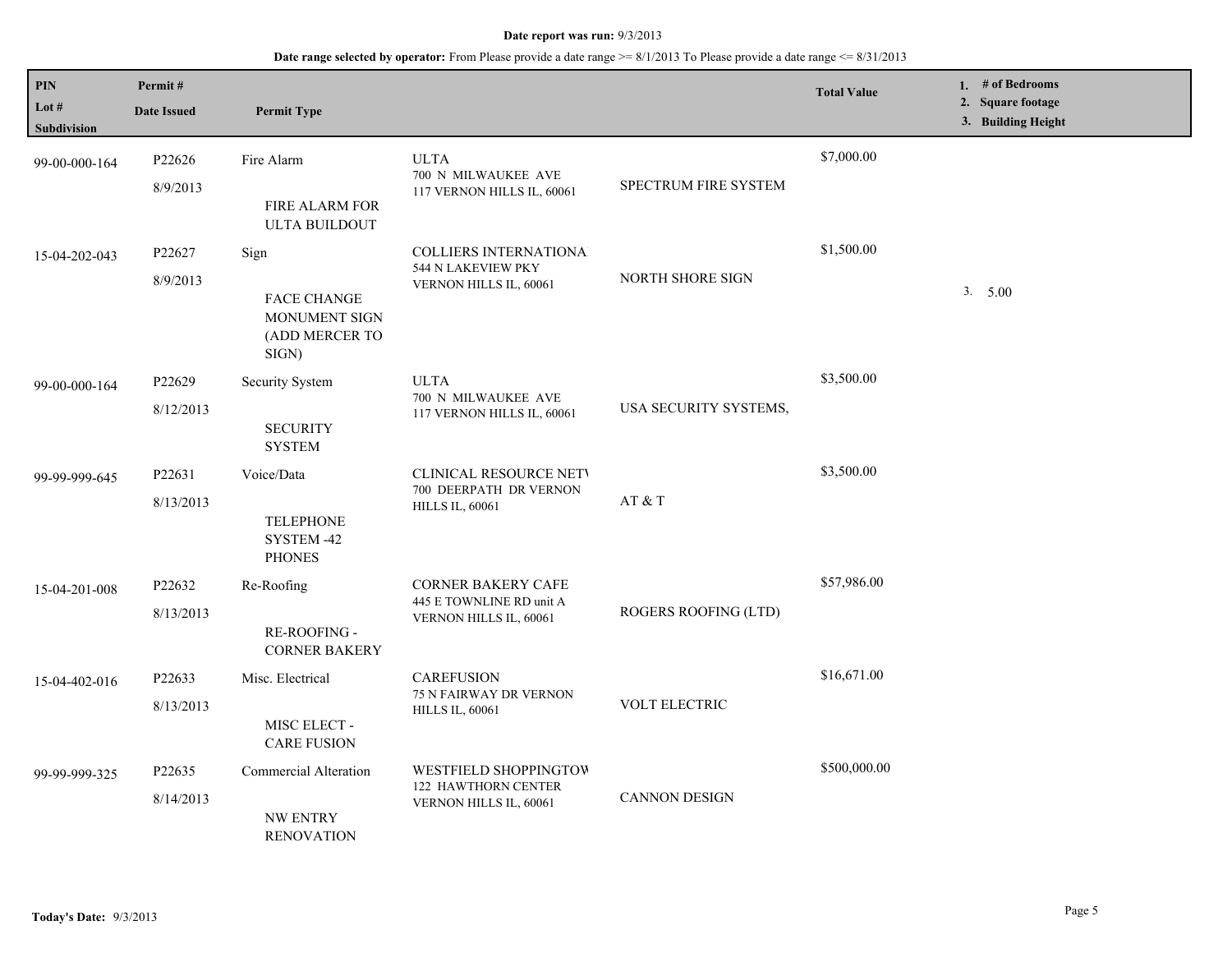| <b>PIN</b><br>Lot $#$<br>Subdivision | Permit#<br><b>Date Issued</b>   | <b>Permit Type</b>                                                                                              |                                                                                 |                                 | <b>Total Value</b> | 1. # of Bedrooms<br>2. Square footage<br>3. Building Height |
|--------------------------------------|---------------------------------|-----------------------------------------------------------------------------------------------------------------|---------------------------------------------------------------------------------|---------------------------------|--------------------|-------------------------------------------------------------|
| 99-99-999-325                        | P22636<br>8/14/2013             | <b>Commercial Alteration</b><br><b>RENOVATION SE</b><br>ENTRY &<br><b>ADJACENT</b><br><b>TENANTS</b>            | WESTFIELD SHOPPINGTOW<br>122 HAWTHORN CENTER<br>VERNON HILLS IL, 60061          | <b>CANNON DESIGN</b>            | \$780,494.00       |                                                             |
| 99-99-999-325                        | P22637<br>8/14/2013             | <b>Commercial Alteration</b><br><b>RENOVATION SW</b><br><b>ENTRY &amp;</b><br><b>ADJACENT</b><br><b>TENANTS</b> | WESTFIELD SHOPPINGTOW<br>122 HAWTHORN CENTER<br>VERNON HILLS IL, 60061          | <b>CANNON DESIGN</b>            | \$776,848.00       |                                                             |
| 99-00-000-224                        | P22646<br>8/15/2013             | Security System<br><b>LOW VOLTAGE</b><br><b>BURGLAR ALARM</b>                                                   | <b>ROSS DRESS FOR LESS</b><br>701 N MILWAUKEE AVE<br>304 VERNON HILLS IL, 60061 | TYCO INTEGRATED SECUR           | \$11,508.00        |                                                             |
| 99-00-000-168                        | P22648<br>8/15/2013             | Security System<br><b>SECURITY</b><br><b>SYSTEM</b>                                                             | KID TO KID<br>700 N MILWAUKEE AVE<br>124 VERNON HILLS IL, 60061                 | ADT SECURITY SERVICES,          | \$648.00           |                                                             |
| 15-09-402-039                        | P <sub>22649</sub><br>8/15/2013 | Misc. Commercial<br><b>MISC</b><br>COMMERCIAL:<br>ROOM REMODEL                                                  | RICHARD WOLF MEDICAL<br>353 CORPORATE WOODS<br>PKWY VERNON HILLS IL,<br>60061   | PRINCIPLE CONSTRUCTION<br>CORP. | \$31,000.00        |                                                             |
| 99-99-101-048                        | P22651<br>8/16/2013             | Sign<br><b>SIGN: JACOBSON</b><br>& TSOU                                                                         | JACOBSON & TSOU ORTHO<br>281 TOWNLINE RD unit 220<br>VERNON HILLS IL, 60061     | <b>HERITAGE SIGNS</b>           | \$5,000.00         | 46.00<br>2.<br>3. 35.00                                     |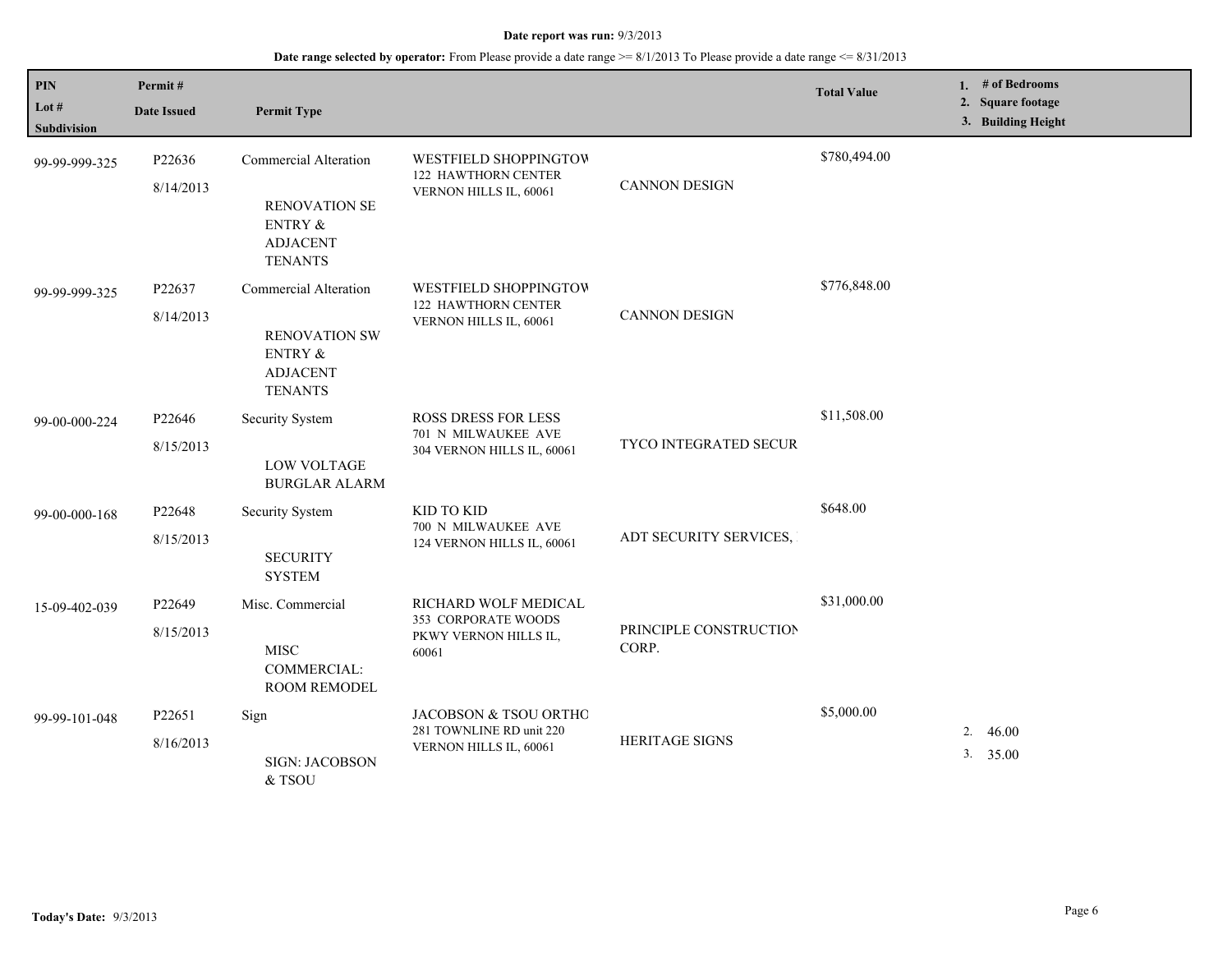| <b>PIN</b>             | Permit#             |                                                          |                                                                                           |                               | <b>Total Value</b> | 1. $#$ of Bedrooms                      |
|------------------------|---------------------|----------------------------------------------------------|-------------------------------------------------------------------------------------------|-------------------------------|--------------------|-----------------------------------------|
| Lot $#$<br>Subdivision | <b>Date Issued</b>  | <b>Permit Type</b>                                       |                                                                                           |                               |                    | 2. Square footage<br>3. Building Height |
| 99-00-000-744          | P22658<br>8/21/2013 | Fire Alarm<br><b>FIRE ALARM</b>                          | <b>COMMUNITY HIGH SCHOO</b><br>50 N LAKEVIEW PKY 101<br>VERNON HILLS IL, 60061            | ATP ENTERPRISE GROUP          | \$20,000.00        |                                         |
|                        |                     | <b>EXPANSION INTO</b><br>SUITES 104 AND<br>105           |                                                                                           |                               |                    |                                         |
| 99-99-999-284          | P22664              | Fire Alarm                                               | <b>LAKEVIEW FITNESS</b><br>700 N LAKEVIEW PKY                                             |                               | \$4,000.00         |                                         |
|                        | 8/22/2013           | <b>LAKEVIEW</b><br><b>FITNESS - FIRE</b><br><b>ALARM</b> | VERNON HILLS IL, 60061                                                                    | ELECTRICAL CONTRACTOI         |                    |                                         |
| 99-99-990-759          | P22666              | Certificate of Occupancy                                 | POPUP FASHIONS & GIFTS<br>113 HAWTHORN CENTER<br>VERNON HILLS IL, 60061                   |                               |                    |                                         |
|                        | 8/22/2013           | CO: POPUP<br><b>FASHIONS &amp; GIFTS</b>                 |                                                                                           |                               |                    |                                         |
| 15-05-202-016          | P22668              | Misc. Commercial                                         | TOSHIBA MEDICAL RESEA<br>706 DEERPATH DR VERNON<br><b>HILLS IL, 60061</b><br><b>GROUP</b> |                               | \$126,726.00       |                                         |
|                        | 8/23/2013           | <b>BACK UP</b><br><b>COOLING UNIT</b>                    |                                                                                           | ALLEGIANCE CONSTRUCTI         |                    |                                         |
| 99-99-995-486          | P22670              | Voice/Data                                               | <b>TACO BELL</b><br>906 HAWTHORN CENTER                                                   | WARREN COMMUNICATIOI          | \$2,000.00         |                                         |
|                        | 8/23/2013           | <b>VOICE AND DATA</b>                                    | VERNON HILLS IL, 60061                                                                    |                               |                    |                                         |
| 99-99-995-486          | P22675              | Fire Alarm                                               | <b>TACO BELL</b><br>906 HAWTHORN CENTER                                                   |                               | \$3,500.00         |                                         |
|                        | 8/26/2013           | <b>FIRE ALARM</b>                                        | VERNON HILLS IL, 60061                                                                    | ESSCOE, LLC                   |                    |                                         |
| 99-00-000-224          | P22678              | Misc. Electrical                                         | <b>ROSS DRESS FOR LESS</b><br>701 N MILWAUKEE AVE                                         |                               | \$8,000.00         |                                         |
|                        | 8/27/2013           | <b>CCTV AND EAS</b><br><b>PEDESTALS</b>                  | 304 VERNON HILLS IL, 60061                                                                | ADVANCED WIRING SOLUT<br>INC. |                    |                                         |
| 99-99-100-575          | P22679              | Certificate of Occupancy                                 | <b>BUZZ BEE</b><br>1045 HAWTHORN CENTER                                                   |                               |                    |                                         |
|                        | 8/27/2013           | <b>CO: BUZZ BEE</b>                                      | VERNON HILLS IL, 60061                                                                    | <b>BUZZ BEE</b>               |                    |                                         |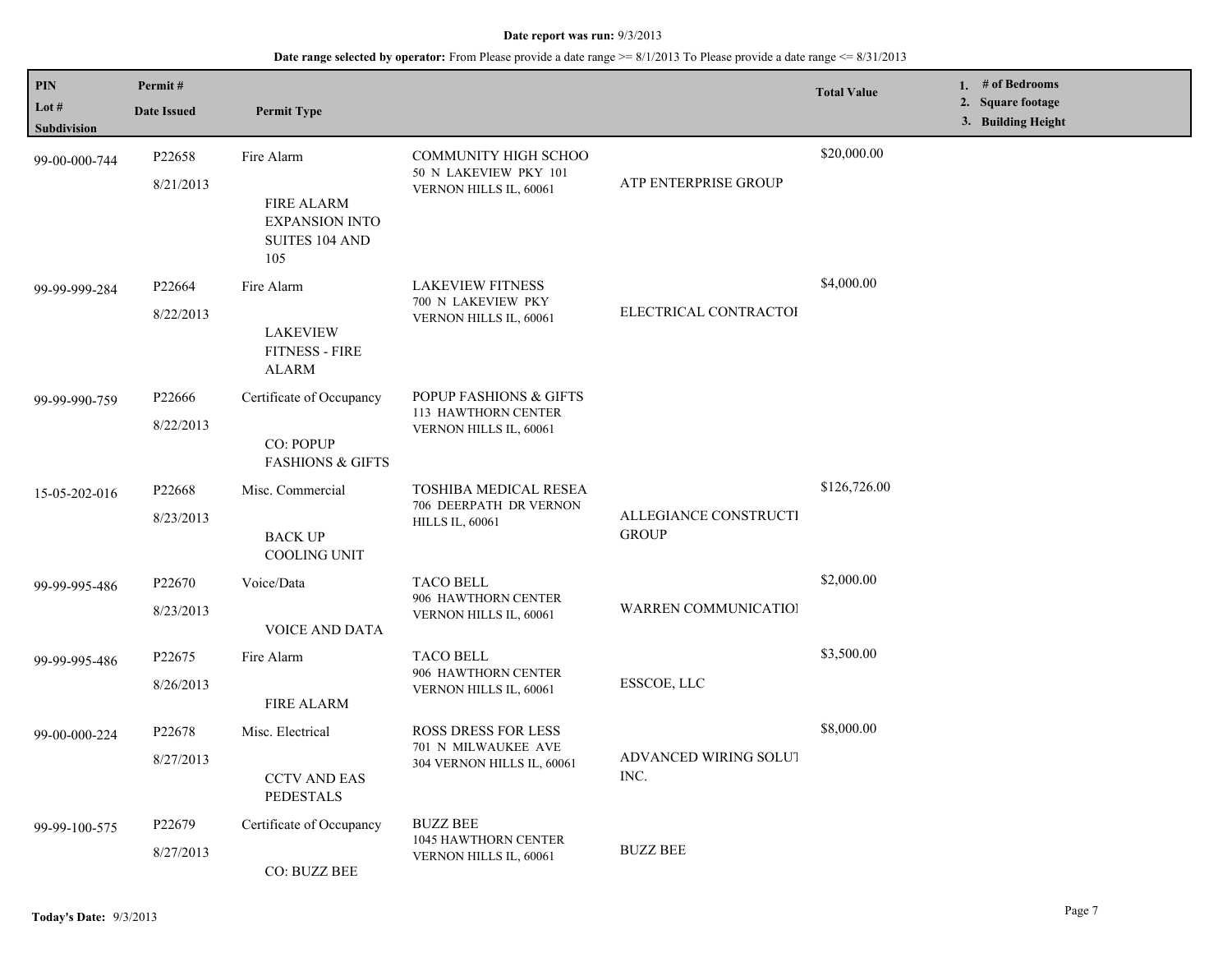| <b>PIN</b><br>Lot $#$ | Permit#<br><b>Date Issued</b>                                                                                           | <b>Permit Type</b>                                            |                                                           |                               | <b>Total Value</b> | 1. # of Bedrooms<br>2. Square footage |
|-----------------------|-------------------------------------------------------------------------------------------------------------------------|---------------------------------------------------------------|-----------------------------------------------------------|-------------------------------|--------------------|---------------------------------------|
| <b>Subdivision</b>    |                                                                                                                         |                                                               |                                                           |                               |                    | 3. Building Height                    |
| 99-99-999-325         | P22680                                                                                                                  | Misc. Commercial                                              | WESTFIELD SHOPPINGTOW<br><b>122 HAWTHORN CENTER</b>       |                               | \$100,000.00       |                                       |
|                       | 8/27/2013                                                                                                               | NW ENTRY:<br>DEMOLITION &<br><b>FOUNDATION</b><br>WORK C-004D | VERNON HILLS IL, 60061                                    | <b>CANNON DESIGN</b>          |                    |                                       |
| 99-99-999-284         | P <sub>22681</sub>                                                                                                      | Fire Sprinklers                                               | <b>LAKEVIEW FITNESS</b>                                   |                               | \$5,980.00         |                                       |
|                       | 8/27/2013                                                                                                               | <b>FIRE SPRINKLER</b>                                         | 700 N LAKEVIEW PKY<br>VERNON HILLS IL, 60061              | <b>AUTOMATIC FIRE SYSTEM:</b> |                    |                                       |
| 99-00-000-710         | P22686                                                                                                                  | Fire Sprinklers                                               | <b>LAKESIDE FOODS</b>                                     | <b>TOTAL FIRE AND SAFETY</b>  | \$1,000.00         |                                       |
|                       | 8/28/2013                                                                                                               | FIRE SPRINKLER                                                | 175 E HAWTHORN PKY<br>suite 300 VERNON HILLS IL,<br>60061 |                               |                    |                                       |
| 99-99-992-865         | P22687                                                                                                                  | Parking Lot                                                   |                                                           |                               | \$25,320.00        |                                       |
|                       | 8/29/2013<br>PARKING LOT:<br>LOTS 3 & 4,<br><b>MAINTENANCE</b><br>(applicant/contractor<br>changed per Steve<br>Maslov) | 275 COURT OF SHOREWOOD<br>VERNON HILLS IL, 60061              | VILLARREAL ENTERPRISES                                    |                               |                    |                                       |
| 99-99-100-778         | P <sub>22688</sub>                                                                                                      | Certificate of Occupancy                                      | <b>CUSTOMIZERS</b><br>1050 HAWTHORN CENTER                |                               |                    |                                       |
|                       | 8/29/2013                                                                                                               | CO:<br><b>CUSTOMIZERS</b>                                     | VERNON HILLS IL, 60061                                    |                               |                    |                                       |
| 99-99-101-382         | P22691                                                                                                                  | Parking Lot                                                   | <b>VERNON PLAZA</b>                                       |                               | \$2,542.00         |                                       |
|                       | 8/29/2013                                                                                                               | PARKING LOT<br>CRACK SEAL 2013                                | 0 VERNON PLAZA VERNON<br><b>HILLS IL, 60061</b>           | <b>KAPLAN PAVING</b>          |                    |                                       |
| 99-99-101-625         | P22692                                                                                                                  | Fire Alarm                                                    | <b>VERNON HILLS PARK DIST</b>                             |                               | \$10,000.00        |                                       |
|                       | 8/30/2013                                                                                                               | <b>FIRE ALARM</b>                                             | 1400 INDIANWOOD VERNON<br><b>HILLS IL, 60061</b>          | KELSO-BURNETT                 |                    |                                       |